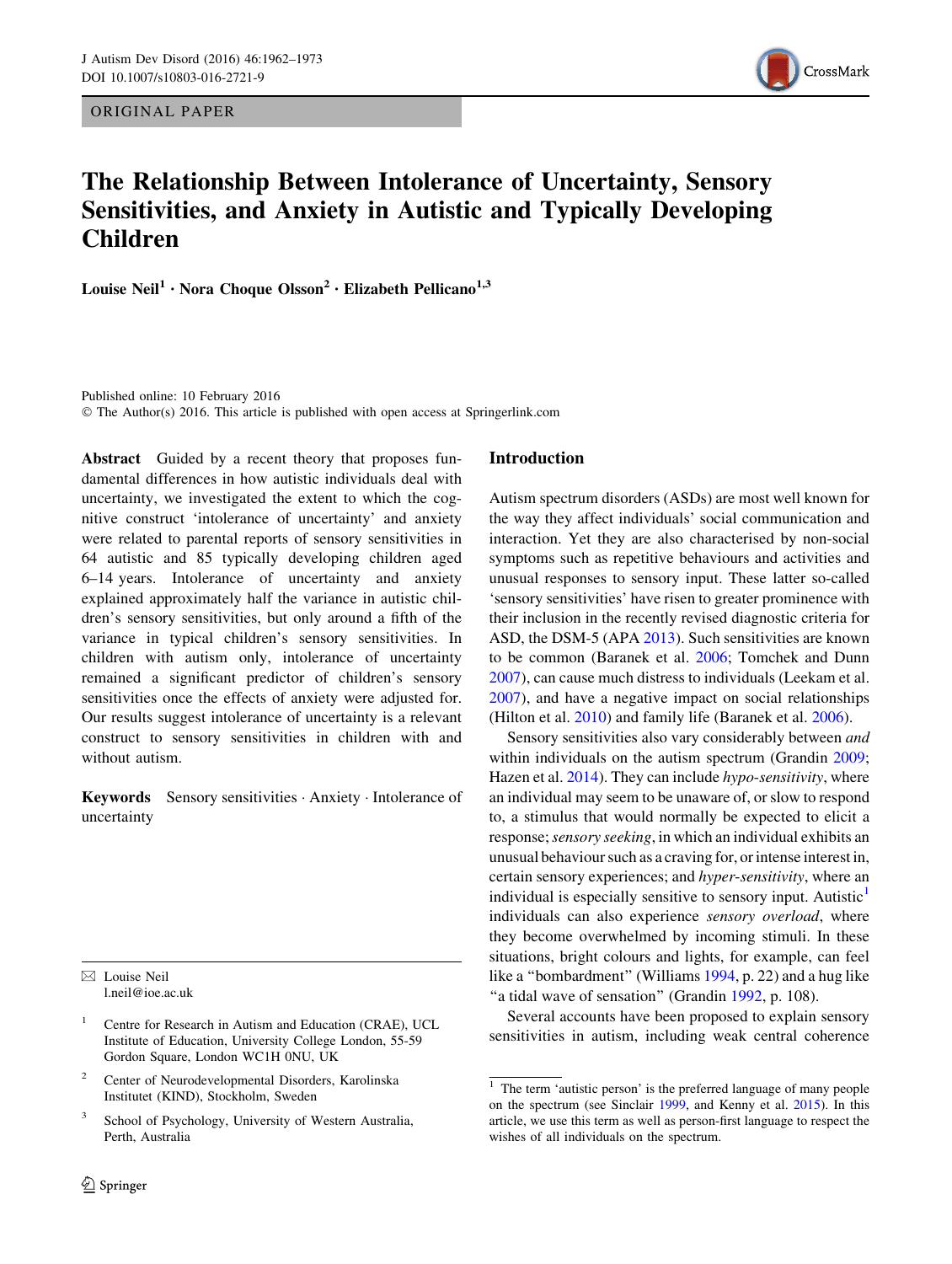(Frith and Happe<sup> $1994$ </sup>; Happe<sup> $\dot{\alpha}$  and Booth [2008\)](#page-10-0), enhanced</sup> perceptual functioning (Mottron et al. [2006](#page-10-0)) and enhanced discrimination/reduced generalisation (Plaisted [2001\)](#page-10-0). All of these accounts, however, have focused predominantly on superior processing at low levels, and thus fail to explain the full range of sensory sensitivities in autism.

More recently, computational accounts of sensory perception have attempted to explain sensory sensitivities in autism in terms of difficulties in generating expectations in regards to the sensory environment (Lawson et al. [2014](#page-10-0); Sinha et al. [2014](#page-10-0); Van de Cruys et al. [2014](#page-10-0)). Incoming sensory information is inherently noisy and ambiguous. Pellicano and Burr [\(2012](#page-10-0)) suggest that autistic individuals may have difficulties dealing with this ambiguity because they rely less on prior knowledge—due to difficulties either constructing internal working models of the world or combining them effectively with sensory signals—leading ultimately to a greater reliance on bottom-up sensory signals and a tendency to perceive the world more accurately or ''as it really is'' (p. 504). Without an internal template to guide interpretation, perceptual stimuli that should seem irrelevant may be enhanced, leading to sensory sensitivities such as hyper-sensitivity and sensory overload.

Difficulties dealing effectively with uncertainty are at the heart of Pellicano and Burr's [\(2012](#page-10-0)) model and related accounts (Lawson et al. [2014](#page-10-0); Van de Cruys et al. [2014](#page-10-0)), which all attempt to explain autistic perception at the computational and neural levels. Manifestations of perceptual differences in autism at the psychological level have hitherto been largely unexplored. One relevant construct, 'intolerance of uncertainty', characterised by the belief that uncertainty is negative and poorer functioning in situations of uncertainty (Buhr and Dugas [2002](#page-9-0)), has received much attention outside the autism literature, having been identified as a cognitive vulnerability factor for the development of generalised anxiety disorder (Carleton et al. [2012](#page-9-0); Freeston et al. [1994\)](#page-9-0) and also implicated in social anxiety (Whiting et al. [2014](#page-11-0)), obsessive compulsive disorder (Calleo et al. [2010\)](#page-9-0) and depression (Carleton et al. [2012](#page-9-0)). The construct has typically been measured using a questionnaire (Carleton et al. [2007](#page-9-0); Freeston et al. [1994\)](#page-9-0), in which two factors have been identified: a desire for predictability, in which an individual perceives unexpected events as negative and craves sameness; and uncertainty paralysis, in which an individual is unable to act when faced with uncertainty (Birrell et al. [2011](#page-9-0)).

Two recent studies have investigated the relationship between intolerance of uncertainty and anxiety in autistic children. Boulter et al. [\(2014\)](#page-9-0) found that increased levels of intolerance of uncertainty, as measured by the Intolerance of Uncertainty scale (Rodgers et al. [2012;](#page-10-0) Walker [2009](#page-11-0)), were associated with elevated levels of anxiety, as measured by the Spence Children's Anxiety scale (Spence, [1998](#page-10-0)), in both children with ( $n = 114$ ) and without autism ( $n = 110$ ). In the same study, Boulter et al. showed that, once the effect of intolerance of uncertainty on anxiety had been taken into account, diagnostic group no longer significantly predicted anxiety, suggesting that high levels of intolerance of uncertainty might explain the high levels of anxiety consistently found in autistic children (Simonoff et al. [2008;](#page-10-0) White et al. [2009](#page-11-0)). Using the same questionnaire measures, Chamberlain et al. ([2013\)](#page-9-0) also reported increased levels of intolerance of uncertainty and anxiety in a group of autistic adolescents compared to a matched typically developing group, but failed to find any group difference in psychophysiological responses to an unpredictable threat (in the form of a puff of air to the neck).

Anxiety in autism has been repeatedly linked to individuals' sensory sensitivities (Ben-Sasson et al. [2008](#page-9-0); Green and Ben-Sasson [2010;](#page-10-0) Pfeiffer et al. [2005](#page-10-0)). Green et al. ([2012\)](#page-10-0) and Wigham et al. [\(2015\)](#page-11-0) suggest one particular causal relationship: that sensory over-responsivity gives rise to anxiety. Yet there are other possible explanations of this link (Green and Ben-Sasson [2010\)](#page-10-0). Following Pellicano and Burr [\(2012](#page-10-0)), difficulties dealing effectively with uncertainty at the computational or neural level may give rise to beliefs at the psychological level that uncertainty is negative and should be avoided. Desire to reduce this uncertainty, may lead to an increase in anxiety symptoms, such as ruminative thinking about various possible negative outcomes and hyper-vigilance to signs of threat in the environment. It is in these situations that individuals might be more likely to notice and react to aversive external sensory stimuli (Green and Ben-Sasson [2010](#page-10-0)). Only one study has investigated the association between intolerance of uncertainty and sensory sensitivities in autism. Wigham et al.  $(2015)$  $(2015)$  reported a moderate positive correlation between scores on the Intolerance of Uncertainty scale and sensory over-responsiveness, as measured by the Short Sensory Profile in children with autism  $(n = 53)$ .

The current study sought to extend the work of Wigham et al. [\(2015](#page-11-0)) by examining the relationship between intolerance of uncertainty, sensory sensitivities and anxiety in groups of children with and without autism. Our study had four aims. First, we examined between-group and withingroup differences on all three variables. Like previous studies (Boulter et al. [2014;](#page-9-0) Tomchek and Dunn [2007\)](#page-10-0), we expected that parents would report elevated levels of intolerance of uncertainty, sensory sensitivities and anxiety in their autistic children, relative to typical children, and that there would be strong positive links between these variables within each group.

Second, we tested the veracity of the aforementioned causal account regarding the relationship between intolerance of uncertainty, sensory sensitivities and anxiety by examining the role of anxiety as a potential mediating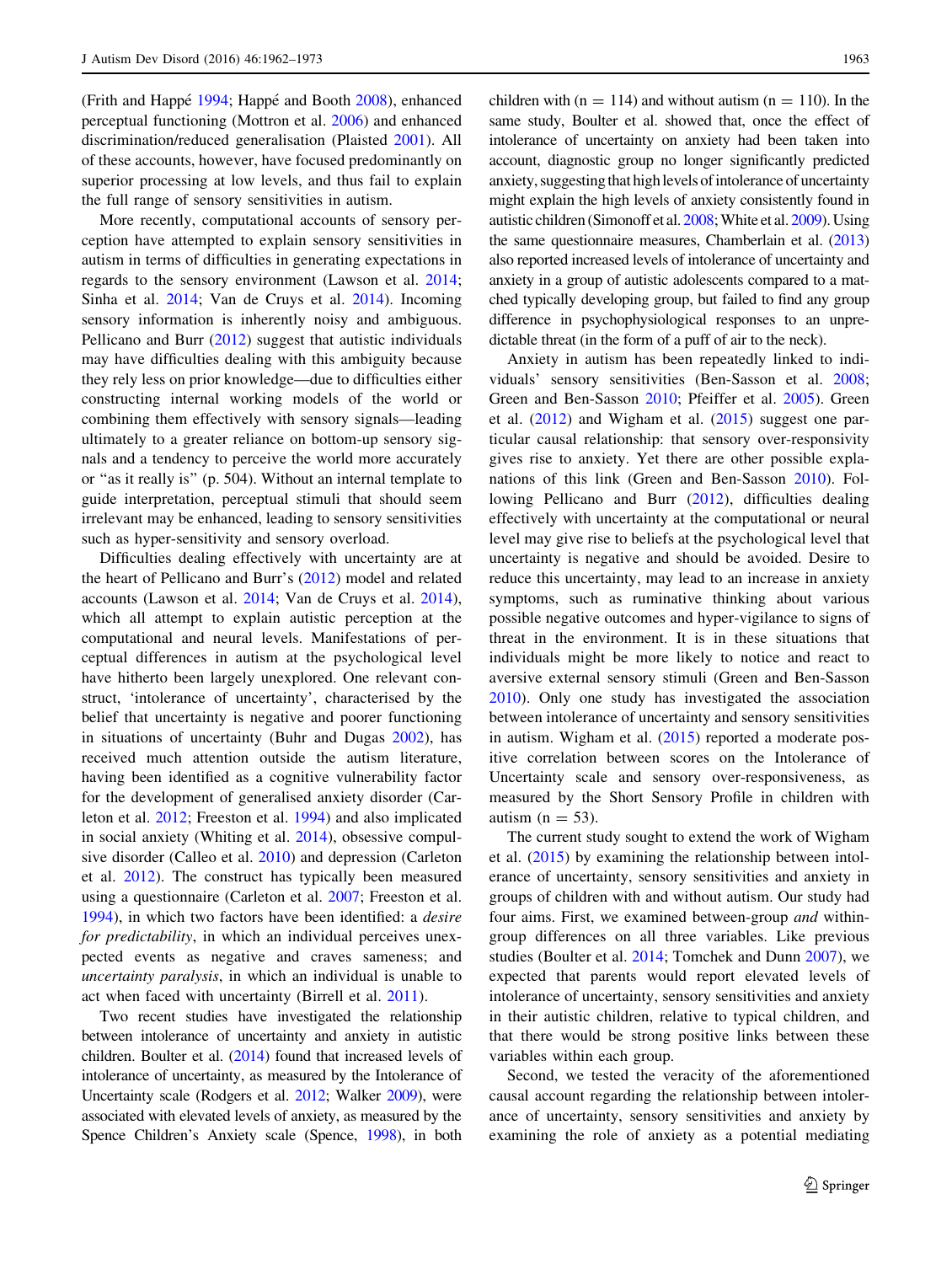factor in the relationship between intolerance of uncertainty and sensory sensitivities.

Third, we examined potential differences, if any, in the nature of the relationships between these three constructs between autistic and typically developing children. While Boulter et al. [\(2014](#page-9-0)) reported a similarly sized significant and positive relationship between intolerance of uncertainty and anxiety in both autistic children and typical children, implying that intolerance of uncertainty plays an equally important role in the development of anxiety in both groups, it remains unknown whether the relationship between intolerance of uncertainty and sensory sensitivities follows a similar pattern in both autistic and typical children.

Finally, we extended Boulter et al.'s ([2014](#page-9-0)) work, which found that intolerance of uncertainty mediated the relationship between autism diagnosis and anxiety, to determine whether intolerance of uncertainty might also explain the relationship between autism diagnosis and sensory sensitivities.

## Methods

## Participants

The primary caregivers of 64 autistic children aged from 6 to 14 years (55 boys;  $M = 10.36$ ,  $SD = 2.36$ ) and 85 typically developing children  $(43 \text{ boys}; \text{ M} = 9.15,$  $SD = 1.87$ , took part in this study. Families were recruited through advertisements on the University and UK's National Autistic Society webpages, the Autism Spectrum Database-UK ([www.ASD-UK.com\)](http://www.ASD-UK.com), mainstream and special schools and parent support groups in the Greater London area. Parents completed the Social Communication Questionnaire (SCQ; Rutter et al. [2003](#page-10-0)) and researchers administered the Autism Diagnostic Observation Schedule (ADOS-G or ADOS-2; Lord et al. [2000,](#page-10-0) [2012\)](#page-10-0) to autistic children using the revised algorithm (Gotham et al. [2007,](#page-10-0) [2008\)](#page-10-0). All children with autism scored above threshold for an ASD on one or both of these measures (see Table [1](#page-3-0) for scores). Two additional children with autism were assessed but excluded for scoring below the cut-off on both the SCQ and the ADOS. Furthermore, all autistic and typically developing children obtained an IQ score of at least 70, as measured by the WASI-II (Wechsler [2011\)](#page-11-0). All 149 primary caregivers participating in this study completed all three questionnaire measures.

## **Measures**

#### Intolerance of Uncertainty Scale: Parent Version

The Intolerance of Uncertainty scale is a 12-item questionnaire adapted for parents by Rodgers et al. [\(2012](#page-10-0)).

Parents are asked to indicate the extent to which a list of statements is like their child, on a scale from 1 (not at all like them) to 5 (entirely like them). Scores across the 12 items are summed to yield a total score; higher scores reflect greater levels of intolerance of uncertainty. The scale is a modified version of the 27-item Intolerance of Uncertainty scale originally developed by Freeston et al. [\(1994](#page-9-0)) then shortened by Carleton et al. ([2007\)](#page-9-0) and adapted further by Walker ([2009\)](#page-11-0). The parent version of the Intolerance of Uncertainty scale has been found to have excellent internal consistency in both parents of children with autism ( $\alpha = 0.90$ ) and parents of typical children  $(\alpha = 0.90;$  Boulter et al. [2014\)](#page-9-0). In the current study, the scale also showed excellent internal consistency among all parents (children with autism:  $\alpha = 0.90$ ; typically developing children:  $\alpha = 0.88$ ).

#### Short Sensory Profile

The Short Sensory Profile is a 38-item adaptation of the Sensory Profile (Dunn [1999\)](#page-9-0). The behaviours measured in the scale cover seven domains: tactile sensitivity, taste/smell sensitivity, movement sensitivity, under-responsivity/seeking sensation, auditory filtering, low energy/weakness and visual/auditory sensitivity. Parents rate the frequency of each item on a scale from 1 (always) to 5 (never). Scores are summed to yield a total score in which lower scores reflect higher levels of sensory sensitivities. McIntosh et al. ([1999\)](#page-10-0) demonstrated good psychometric properties for the scale, including adequate internal consistency of the total and subscale scores (Cronbach's alpha ranged from 0.70 to 0.90), good convergent validity with physiological measures and a discriminant validity of  $>95 \%$  in distinguishing children with and without sensory modulation difficulties. In the present study, the scale showed excellent internal consistency in both parents of autistic children ( $\alpha = 0.93$ ) and parents of typical children ( $\alpha = 0.94$ ).

#### Spence Children's Anxiety Scale: Parent Version

The SCAS-P is a 38-item parent report measure of children's anxiety (Nauta et al. [2004](#page-10-0)), adapted from the original child version of the scale (Spence [1997](#page-10-0), [1998\)](#page-10-0). The scale can be divided into six subscales in accordance with anxiety disorders outlined in the DSM-IV (APA [1994\)](#page-9-0) including generalised anxiety, panic and agoraphobia, social phobia, separation anxiety, OCD and specific fears or phobias (labelled by Spence as 'physical injury fears'). Respondents rate the frequency of each item on a 4-point Likert scale ranging from 0 (never) to 3 (always). Scores across all 38 items are summed to yield a total score; higher scores reflect greater levels of anxiety. Nauta et al. [\(2004](#page-10-0)) reported good to excellent internal consistency in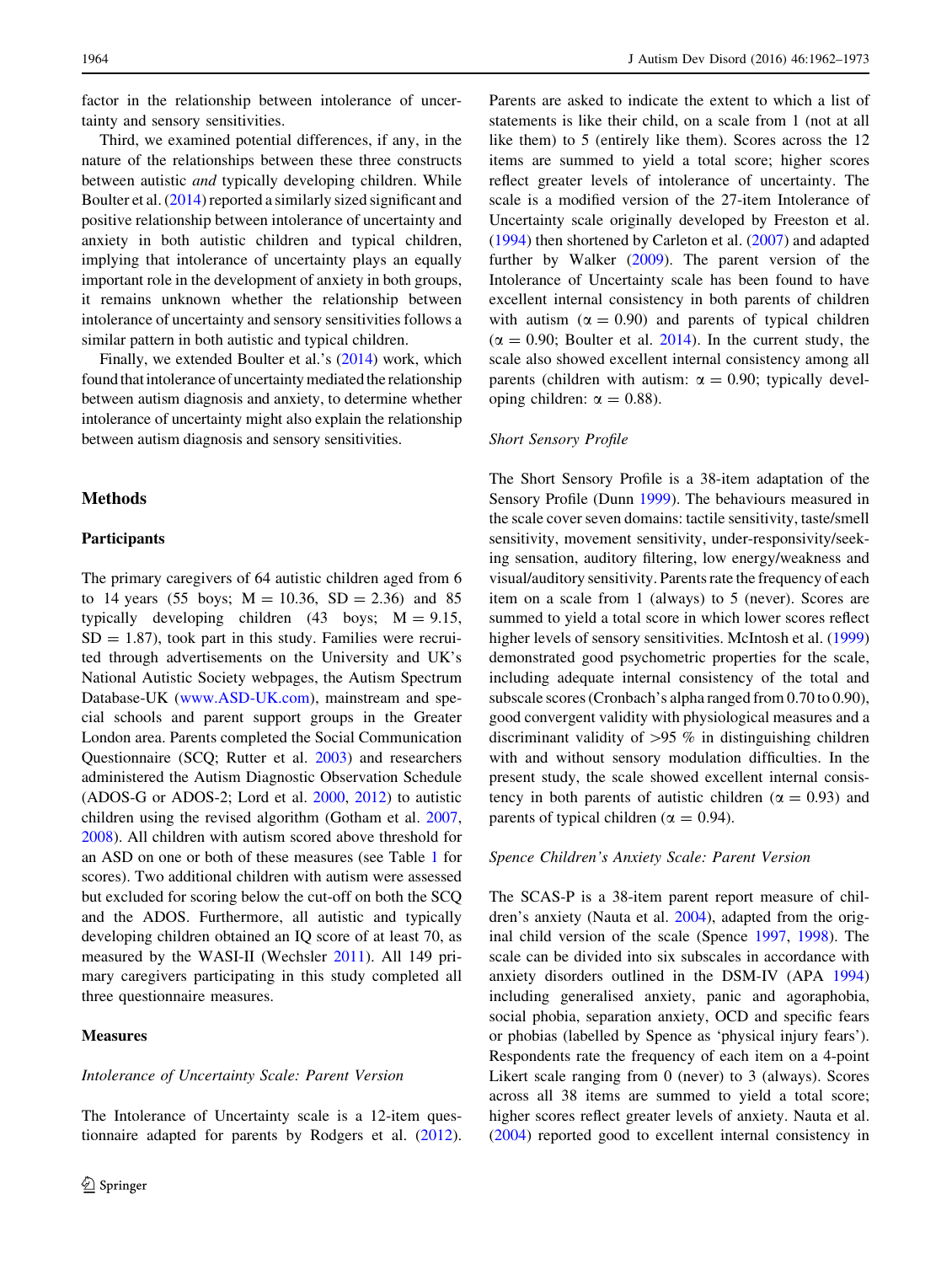<span id="page-3-0"></span>Table 1 Group characteristics of autistic and typically developing children

| Measures       | Autistic children ( $n = 64$ ) | Typically developing children $(n = 85)$ |  |  |
|----------------|--------------------------------|------------------------------------------|--|--|
| Age (years)    |                                |                                          |  |  |
| M(SD)          | 10.36(2.36)                    | 9.15(1.87)                               |  |  |
| Range          | $6.37 - 14.70$                 | $6.00 - 13.76$                           |  |  |
| Verbal IQ      |                                |                                          |  |  |
| Mean $(SD)$    | 97.33 (16.36)                  | 111.02 (12.16)                           |  |  |
| Range          | $57 - 130$                     | 79-149                                   |  |  |
| Performance IQ |                                |                                          |  |  |
| Mean $(SD)$    | 100.31 (15.40)                 | 105.62 (13.21)                           |  |  |
| Range          | $73 - 134$                     | $75 - 132$                               |  |  |
| Full-scale IQ  |                                |                                          |  |  |
| Mean $(SD)$    | 98.58 (14.93)                  | 109.47 (11.64)                           |  |  |
| Range          | $70 - 129$                     | $78 - 135$                               |  |  |
| SCQ            |                                |                                          |  |  |
| Mean (SD)      | 24.27 (9.01), $n = 63$         | 3.54 (3.24), $n = 84$                    |  |  |
| Range          | $5 - 46$                       | $0 - 14$                                 |  |  |
| ADOS           |                                |                                          |  |  |
| Mean $(SD)$    | 10.42 (3.75), $n = 55$         |                                          |  |  |
| Range          | $3 - 20$                       |                                          |  |  |
|                |                                |                                          |  |  |

Verbal IQ, performance IQ and full-scale IQ were all measured using the WASI-II (Wechsler [2011](#page-11-0))  $SCQ = Social Communication Questionnaire (Rutter et al. 2003)$  $SCQ = Social Communication Questionnaire (Rutter et al. 2003)$ . A score of 15 or above indicates elevated levels of autistic symptomology; ADOS = Autism Diagnostic Observation Schedule (Lord et al. [2000,](#page-10-0) [2012](#page-10-0)). Scores of 7 or above indicate the presence of an ASD

the scale (Cronbach's alpha of 0.89), as well as good convergent and discriminatory validity and support for its six-factor structure. It has also demonstrated good psychometric properties as a measure of anxiety among children and adolescents with autism (Zainal et al. [2014](#page-11-0)). In the current sample, the scale showed excellent internal consistency in the parents of both autistic ( $\alpha = 0.93$ ) and typically developing ( $\alpha = 0.87$ ) children.

## Procedure

This study was part of a larger investigation into sensory sensitivities in autistic children. Children were seen individually in one or more face-to-face sessions at the university during which they were administered the Wechsler Abbreviated Scales of Intelligence, Second Edition (WASI-II; Wechsler [2011](#page-11-0)), as a measure of intellectual functioning and, for autistic children ( $n = 55$ ), the Autism Diagnostic Observation Schedule—Second Edition (ADOS-2; Lord et al. [2000](#page-10-0), [2012](#page-10-0)). Parents were asked to complete the Social Communication Questionnaire, Short Sensory Profile, Spence Children's Anxiety scale and Intolerance of Uncertainty scale.

This study was granted ethical approval by the University's Research Ethics Committee. Written informed consent was obtained from all parents prior to their and their child's participation.

#### Results

#### Between-Groups Analysis

To begin, and to address our initial aim, we examined group differences in scores on the Intolerance of Uncertainty scale, Short Sensory Profile and the Spence Children's Anxiety scale. Table [2](#page-4-0) shows scores on each of the measures for autistic children ( $n = 64$ ) and typical children  $(n = 85)$ . Although typically developing children's scores on both the Short Sensory Profile and Intolerance of Uncertainty scale showed a slight positive skew, and autistic children's a slight negative skew, all scores followed a relatively normal distribution in both groups. Log and square root transformations did not improve the distribution of scores, so data were left untransformed.

As expected, parents reported significantly greater levels of intolerance of uncertainty,  $t(113) = 11.19$ ,  $p \lt 0.001$ ,  $d = 1.89$ , sensory sensitivities,  $t(103) = 12.68$ ,  $p < 0.001$ ,  $d = 2.15$ , and anxiety,  $t(83) = 6.55$ ,  $p < .001$ ,  $d = 1.13$ , in autistic children compared to typical children. We also created subsamples of autistic  $(n = 40)$  and typical  $(n = 40)$  children, who were matched in terms of age,  $t(78) = .39$ ,  $p = .70$ ,  $d = .09$  and full-scale IQ,  $t(78) = .16$ ,  $p = .87$ ,  $d = .04$ . Significant differences with similar effect sizes—remained with regards to intolerance of uncertainty,  $t(78) = 8.21$ ,  $p < .001$ ,  $d = 1.84$ ,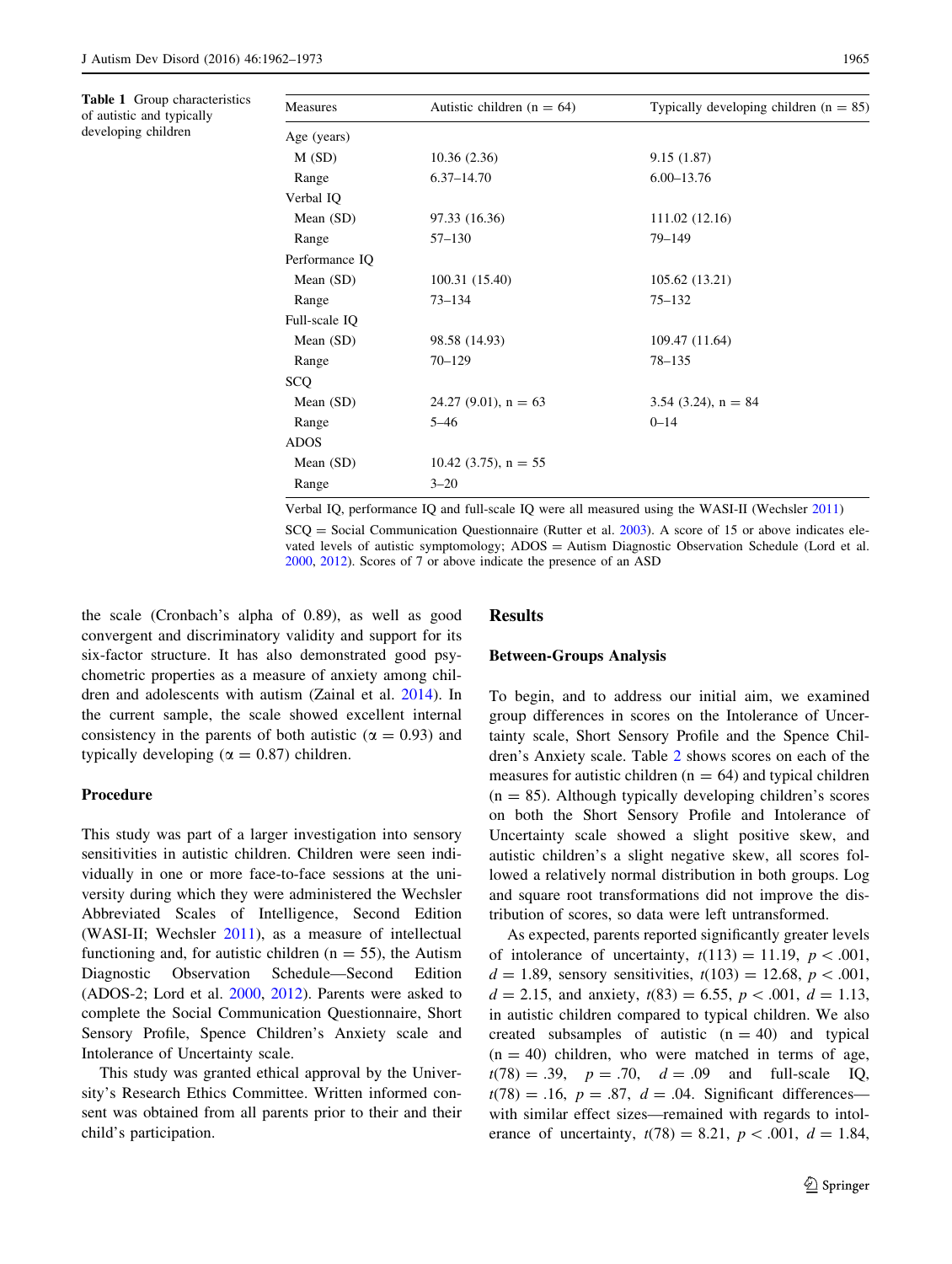| Measures    | All autistic<br>children (n = $64$ ) | All typically developing<br>children ( $n = 85$ ) | Matched autistic<br>children ( $n = 40$ ) | Matched typically<br>developing children $(n = 40)$ |
|-------------|--------------------------------------|---------------------------------------------------|-------------------------------------------|-----------------------------------------------------|
| <b>IUS</b>  |                                      |                                                   |                                           |                                                     |
| Mean (SD)   | 39.70 (11.19)                        | 21.02 (8.39)                                      | 38.93 (10.87)                             | 20.83 (8.72)                                        |
| Range       | $18 - 59$                            | $12 - 47$                                         | $18 - 59$                                 | $12 - 42$                                           |
| <b>SSP</b>  |                                      |                                                   |                                           |                                                     |
| Mean $(SD)$ | 114.78 (28.34)                       | 166.56 (18.77)                                    | 113.08 (28.18)                            | 166.45 (20.86)                                      |
| Range       | $63 - 181$                           | 96–190                                            | 63-181                                    | $96 - 190$                                          |
| <b>SCAS</b> |                                      |                                                   |                                           |                                                     |
| Mean $(SD)$ | $33.59^{\rm a}$ (20.52)              | $15.51^{\rm a}$ (9.47)                            | 30.85 (19.83)                             | 15.80 (10.20)                                       |
| Range       | $6 - 77$                             | $3 - 44$                                          | $6 - 76$                                  | $3 - 44$                                            |

<span id="page-4-0"></span>Table 2 Descriptive statistics by group for total scores on the Intolerance of Uncertainty scale, Short Sensory Profile and Spence Children's Anxiety scale in children with autism and typically developing children

IUS = Intolerance of Uncertainty scale (higher scores reflect greater intolerance of uncertainty); SSP = Short Sensory Profile (high scores reflect fewer sensory sensitivities); SCAS = Spence Children's Anxiety scale (higher scores reflect greater anxiety)

<sup>a</sup> The mean SCAS score reported for our autistic sample is similar to that reported by Nauta et al. ([2004\)](#page-10-0) in a sample of 484 anxiety disordered children aged 6–11 years (Boys:  $M = 31.4$ ,  $SD = 12.9$ ; Girls:  $M = 33.0$ ;  $SD = 13.5$ ). Similarly, the mean SCAS score in our typical group is similar to those Nauta et al. report for their typical group ( $n = 261$ ; Girls:  $M = 16.0$ ,  $SD = 11.6$ ; Boys:  $M = 15.9$ ;  $SD = 9.0$ )

sensory sensitivities,  $t(78) = 9.63$ ,  $p < .001$ ,  $d = 2.15$ , and anxiety,  $t(58) = 4.27$ ,  $p < .001$ ,  $d = .95$ , in the matched groups.<sup>2</sup>

Examination of the normative data on 1037 children provided by Dunn ([1999\)](#page-9-0) enabled us to classify these children in terms of the extent of their sensory atypicalities. Most of the autistic children (84 %) fell in the 'definite difference' range, with 8 % scoring in the 'probable difference' range and 8 % in the 'typical performance' range. By contrast, the majority (78 %) of typically developing children in this study fell into the 'typical performance' range (at or above 1 SD below the mean, where lower scores indicate greater levels of symptoms), with 14 % scoring in the 'probable difference' range and 8 % in the 'definite difference' range.

# Relationships with General and Developmental Variables

Next, we conducted Pearson correlation analyses to determine the relationship between scores on the three questionnaire measures (the Intolerance of Uncertainty scale, the Short Sensory Profile and Spence Children's Anxiety scale) and children's gender, age, ability (summed raw scores on the four subtests of the WASI-II, which were unadjusted for age), SCQ scores and ADOS-2 scores for each group separately (see Table [3\)](#page-5-0). Because of the relatively large number of comparisons conducted, correlations are not reported as significant unless they reach a p value of at least .01. For autistic children, there were significant associations between their SCQ scores and Intolerance of Uncertainty scale scores, Short Sensory Profile scores and Spence Children's Anxiety scale scores. Increased levels of autistic symptoms were associated with a greater degree of intolerance of uncertainty, sensory sensitivities and anxiety. There were no other significant associations (highest  $r = .23$ ).

# Correlations Between Intolerance of Uncertainty, Sensory Sensitivities and Anxiety

Correlational analyses were also used to determine the associations between scores on the three questionnaires for each group separately (see Table [4](#page-5-0)). There was a large, negative association (Cohen [1988](#page-9-0)) between scores on the Intolerance of Uncertainty scale and scores on the Short Sensory Profile in the autistic children,  $r(62) = -.67$ ,  $p\lt 0.001$ , and a moderate association in the typical children,  $r(83) = -.37, p < .001$ . Similar correlations to those between the Intolerance of Uncertainty scale and the Short Sensory Profile were found between children's scores on the Spence Children's Anxiety scale and Short Sensory Profile [autistic:  $r(62) = -.68, p < .001$ ; typical:  $r(83) =$  $-.38, p < .001$ .<sup>3</sup> Increased levels of intolerance of uncertainty and anxiety were associated with increased

<sup>2</sup> Equal variances were not assumed. We therefore report the degrees of freedom and accompanying statistics adjusted accordingly.

 $3$  In keeping with Wigham et al. [\(2015](#page-11-0)), scores on the SSP minus items assessing the underresponsiveness/seeks sensation, auditory filtering and low energy/weak subscales were also calculated to create 'sensory over responsiveness' scores. These scores had a similar correlation with IUS scores to total scores for both autistic ( $r = -.68$ ) and typically developing children ( $r = -.38$ ). These scores also had a similar correlation with SCAS scores to total scores for both children with autism  $(r = -.70)$  and typically developing children  $(r = -.38)$ .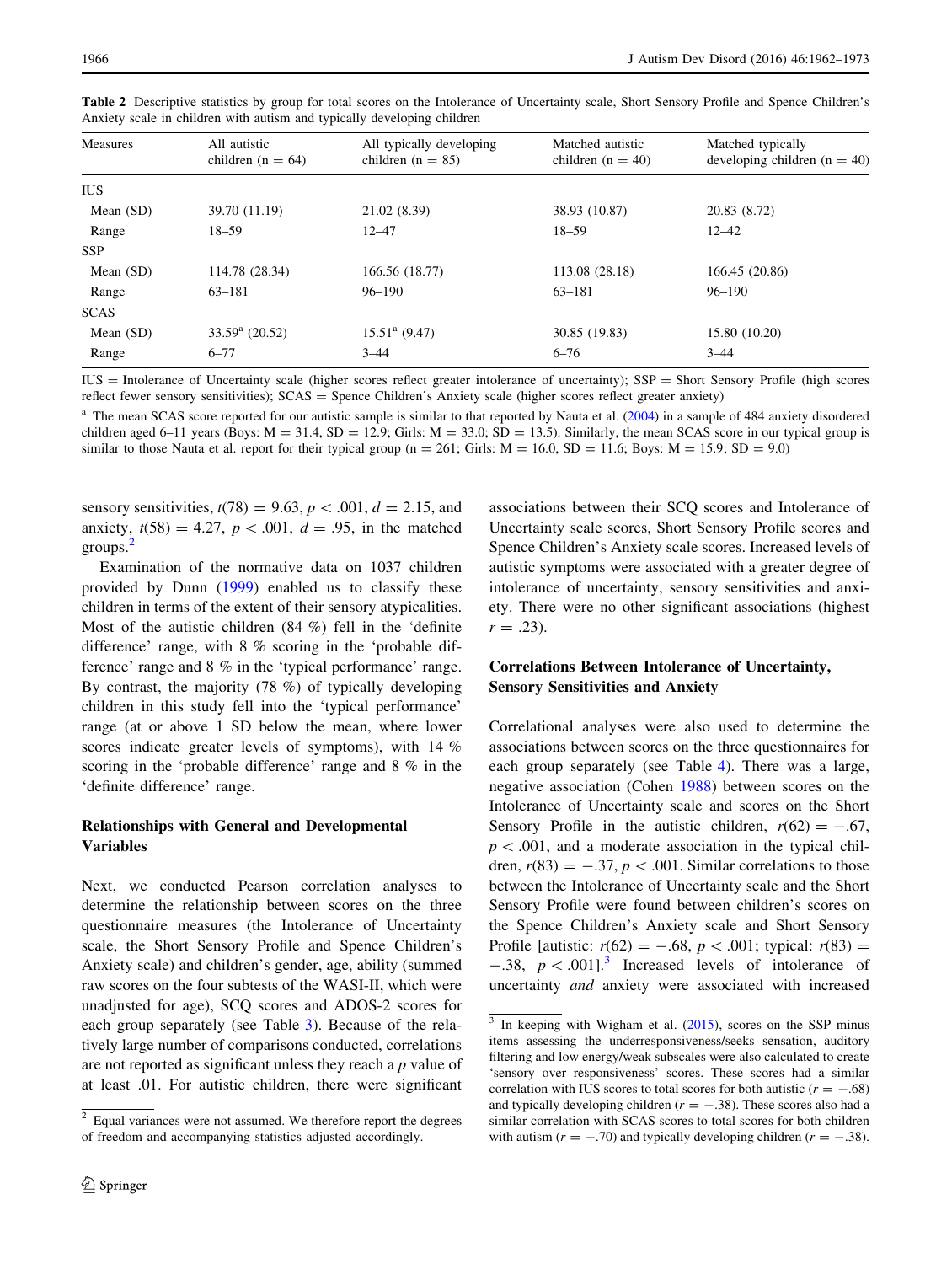<span id="page-5-0"></span>Table 3 Pearson's correlations between scores on the Intolerance of Uncertainty scale, Short Sensory Profile and the Spence Children's Anxiety scale and background variables (age, ability and autistic symptomatology), for children with autism  $(n = 64)$  and typically developing children  $(n = 85)$ 

| R                             | Gender | Age    | Ability | SCQ     | <b>ADOS</b> |
|-------------------------------|--------|--------|---------|---------|-------------|
| <b>IUS</b>                    |        |        |         |         |             |
| Autistic children             | .05    | .02    | .19     | $.40*$  | .07         |
| Typically developing children | .25    | $-.03$ | $-.17$  |         |             |
| <b>SSP</b>                    |        |        |         |         |             |
| Autistic children             | .05    | .23    | .01     | $-.37*$ | $-.06$      |
| Typically developing children | $-.02$ | .14    | .18     |         |             |
| <b>SCAS</b>                   |        |        |         |         |             |
| Autistic children             | $-.02$ | $-.10$ | .01     | $.38*$  | $-.01$      |
| Typically developing children | .18    | $-.18$ | $-.16$  |         |             |

IUS = Intolerance of Uncertainty scale (higher scores reflect greater intolerance of uncertainty); SSP = Short Sensory Profile (high scores reflect fewer sensory sensitivities); SCAS = Spence Children's Anxiety scale—Parent version (higher scores reflect greater anxiety); Ability = Summed raw scores on the four subtests of the Wechsler Abbreviated Scales of Intelligence, 2nd Edition; SCQ = Social Communication Questionnaire;  $ADOS =$  Autism Diagnostic Observation Schedule ( $n = 52$ ). Higher scores on the SCQ and ADOS reflect greater autistic symptoms

 $* p < .01$ 

Table 4 Pearson's correlations between scores on the Intolerance of Uncertainty scale, Short Sensory Profile and Spence Children's Anxiety scale for children with autism  $(n = 64)$  and typically developing children  $(n = 85)$ 

|                      | <b>IUS-P</b> | <b>SSP</b> | SCAS |
|----------------------|--------------|------------|------|
| <b>IUS</b>           |              |            |      |
| Children with autism |              |            |      |
| Typical children     |              |            |      |
| <b>SSP</b>           |              |            |      |
| Children with autism | $-.67*$      |            |      |
| Typical children     | $-.37*$      |            |      |
| <b>SCAS</b>          |              |            |      |
| Children with autism | $.74*$       | $-.68*$    |      |
| Typical children     | .59*         | $-.38*$    |      |
|                      |              |            |      |

 $IUS = Intolerance of Uncertainty scale (parent report, higher scores)$ reflect greater intolerance of uncertainty); SSP = Short Sensory Profile (high scores reflect fewer sensory sensitivities); SCAS = Spence Children's Anxiety scale (parent report, higher scores reflect greater anxiety)

 $* p < .01$ 

sensory sensitivities. As expected, there was also a strong positive association between scores on the Intolerance of Uncertainty scale and the Spence Children's Anxiety scale in both the autistic,  $r(62) = .74, p < .001$ , and typical,  $r(83) =$ .59,  $p < .001$ , groups. Scatterplots showing the relationships between the three measures can be seen in Fig. [1.](#page-6-0)

# Intolerance of Uncertainty and Anxiety as Predictors of Children's Sensory Sensitivities

To address our second and third aims, we first conducted hierarchical regression analysis to determine the unique contribution of intolerance of uncertainty and anxiety to

children's sensory sensitivities, as measured by their Short Sensory Profile scores, for each group separately (see Table [5](#page-6-0)). Age, IQ and gender were not significantly associated with children's sensory sensitivities (see above); these variables were therefore not entered as covariates in the analysis. Scores on the Intolerance of Uncertainty scale were entered in the first step, followed by scores on the Spence Children's Anxiety scale in the second step. For autistic children, Intolerance of Uncertainty scores made a significant contribution to the model  $\mathbb{R}^2$  change = .45,  $F(1, 62) = 50.01$ ,  $p < .001$ . Spence Children's Anxiety scale scores made a small additional contribution to the variance in children's sensory sensitivities  $\mathbb{R}^2$ change = .08,  $F(1, 61) = 9.63$ ,  $p < .001$ . The final model  $[F(2, 61) = 33.3, p < .001]$  explained 52 % of the variance in children's Short Sensory Profile scores.

As shown in Table [5](#page-6-0), children's Intolerance of Uncertainty scale scores remained a significant (albeit somewhat weaker) predictor of their Short Sensory Profile scores, even after Spence Children's Anxiety scale scores were added to the model. This finding suggests that the relationship between intolerance of uncertainty and sensory sensitivities is partly but not fully mediated by anxiety. We therefore performed mediation analysis to assess the size of the indirect effect (see Fig. [2](#page-7-0)a). This analysis and the ones performed below were based on the PROCESS tools for moderation and mediation analysis (Hayes [2012\)](#page-10-0). Significant relationships in the models are indicated by bias-corrected and accelerated bootstrapped confidence intervals (based on 1000 samples) that do not overlap with zero.

The mediation analysis confirmed that for children with autism, the relationship between Intolerance of Uncertainty scale scores and Short Sensory Profile scores was mediated by Spence Children's Anxiety scale scores ( $b = -.76$ , BCa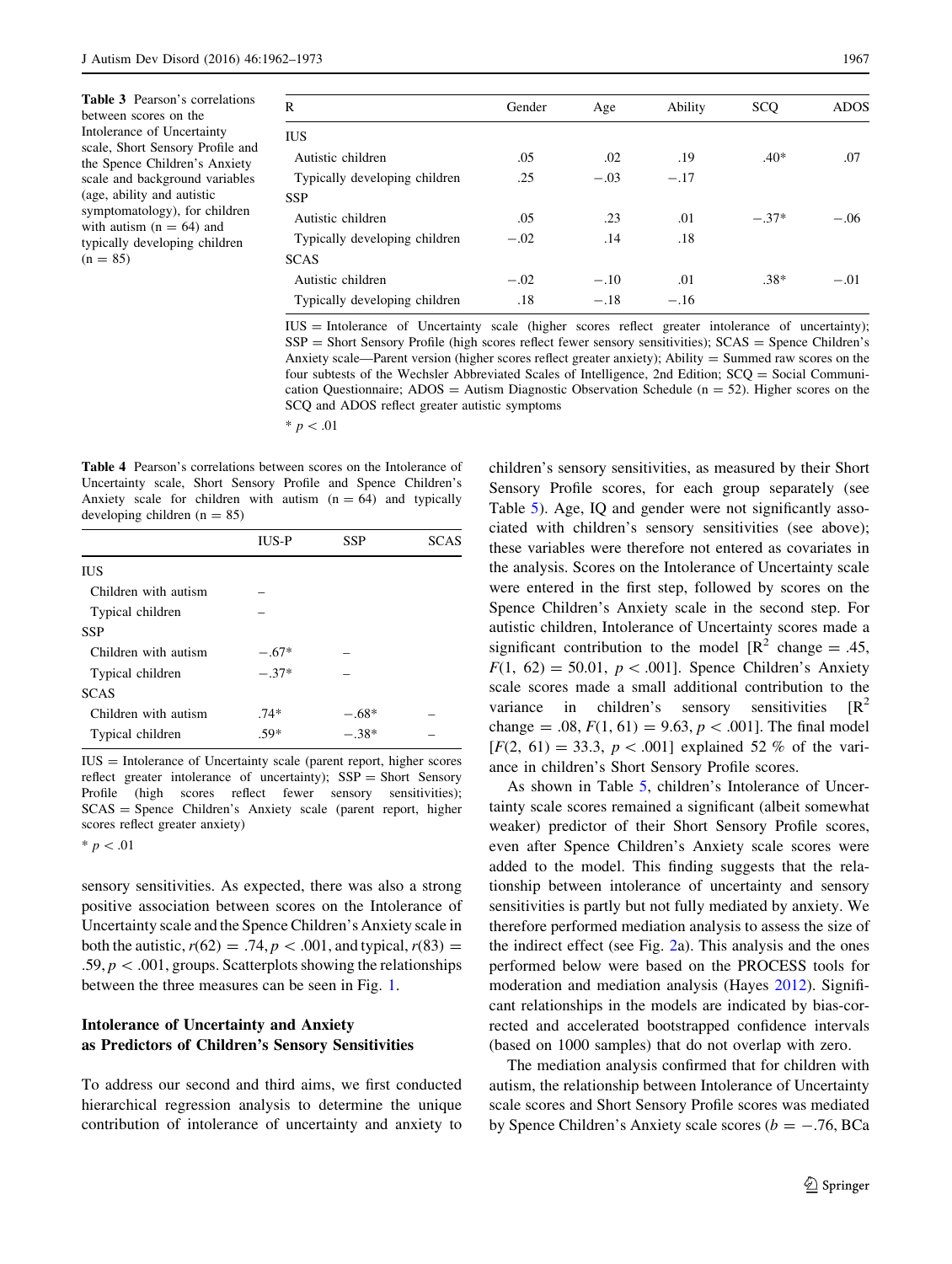<span id="page-6-0"></span>

**Tig. 1** Scatterplots showing the relationship between parent reported Intolerance of Uncertainty scale scores and Short Sensory Profile scores ( a), Spence Children's Anxiety scale scores and Short Sensory Profile scores (b) and Intolerance of Uncertainty scale scores and Spence Children's Anxiety scale scores (c) in both autistic and typically developing children. Higher scores on the Intolerance of Uncertainty scale and Spence Children's Anxiety scale indicate greater levels of symptoms. Higher scores on the Short Sensory Profile indicate lower levels of symptoms

Table 5 Intolerance of Uncertainty scale scores and Spence Children's Anxiety scale scores as predictors of Short Sensory Profile scores in children with autism and typically developing children

|                                          | $R^2$ | $\Delta R^2$ | $\Lambda F$ | β       |
|------------------------------------------|-------|--------------|-------------|---------|
| Children with autism $(n = 64)$          |       |              |             |         |
| Model 1                                  | .45   | .45          | $50.01*$    |         |
| <b>IUS</b>                               |       |              |             | $-.67*$ |
| Model 2                                  | .52   | .08          | $9.63*$     |         |
| <b>IUS</b>                               |       |              |             | $-.37*$ |
| <b>SCAS</b>                              |       |              |             | $-.41*$ |
| Typically developing children $(n = 85)$ |       |              |             |         |
| Model 1                                  | .14   | .14          | 13.49*      |         |
| <b>IUS</b>                               |       |              |             | $-.37*$ |
| Model 2                                  | .18   | .04          | 3.76        |         |
| IUS                                      |       |              |             | $-.23$  |
| <b>SCAS</b>                              |       |              |             | $-.24$  |

IUS-P = Intolerance of Uncertainty scale (higher scores reflect greater intolerance of uncertainty); SCAS = Spence Children's Anxiety scale (higher scores reflect greater anxiety)  $* p < .01$ 

CI  $[-1.27, -0.29], p = .004$  and that the size of this indirect effect was large ( $\kappa^2 = .27$ , 95 % BCa CI [.11, .41]). As expected, the direct effect of Intolerance of Uncertainty scale scores on Short Sensory Profile scores was also significant ( $b = -.93$ ,  $p = .007$ ). These results indicate that anxiety can only partly explain the relationship between intolerance of uncertainty and sensory sensitivities. Intolerance of uncertainty and sensory sensitivities are also associated with each other, independently of anxiety.

Table 5 suggests that there are key differences between the autistic and typical groups in the magnitude of the relationships between measures. When typical children's Intolerance of Uncertainty scores were entered in step 1, they made a significant contribution to the model  $[R^2]$ change = .14,  $F(1, 83) = 13.48, p < .001$ ]. Unlike autistic children, however, Spence Children's Anxiety scale scores failed to make a significant and unique contribution to typical children's Short Sensory Profile scores over and above Intolerance of Uncertainty scores  $[R^2 \text{ change} = .04, ]$  $F(1, 82) = 3.74, p = .057$ . The final model [ $F(2, 82)$ ]  $82$ ) = 8.83,  $p < .001$ ] explained 17.7 % of the variance in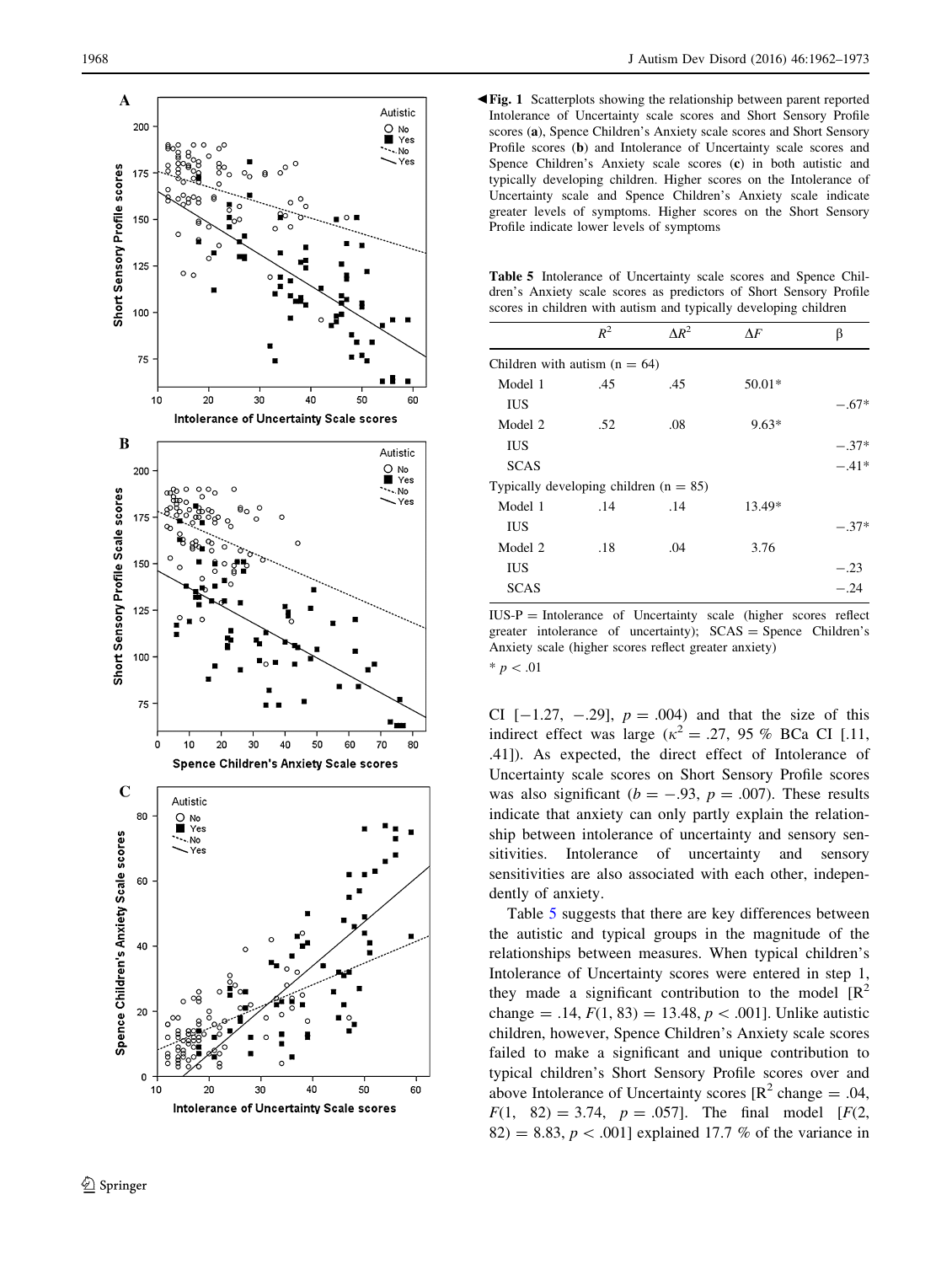<span id="page-7-0"></span>

Fig. 2 Models of intolerance of uncertainty as a predictor of sensory sensitivities, mediated by anxiety, for children with autism (a) and typically developing children (b). The confidence intervals for the indirect effect is a BCa bootstrapped CI based on 1000 samples

children's Short Sensory Profile scores. In a mediation analysis (see Fig. 2b), the Sobel test for an indirect effect of Intolerance of Uncertainty scale scores on Sensory Profile scores through Spence Children's Anxiety scale scores did not reach significance ( $b = -.32$ ,  $p = .07$ ). Nevertheless, the more reliable bootstrapped confidence intervals for the size of the indirect effect did not contain zero, BCa CI  $[-.74, -.02]$ , indicating that mediation had indeed taken place and that the non-significant effect was most likely due to a lack of power. The strength of the indirect effect was medium ( $\kappa^2 = .12$ , BCa CI [.01, .25]). These results suggest that the relationship between intolerance of uncertainty and sensory sensitivities in typical children can also partly be explained by anxiety, but to a lesser extent than in autistic children. There was not a significant direct effect of Intolerance of Uncertainty on Short Sensory Profile scores either ( $b = -.52$ , CI [-1.07, .03],  $p = .07$  but the total effect, which is a combination of the direct and indirect effects, was significant  $(b = -.84, p < .001).$ 

# Intolerance of Uncertainty as a Mediator Between Autism and Anxiety and Autism and Sensory Sensitivities

The final aim of our study was to compare the role of intolerance of uncertainty as a potential mediator in the relationship between autism and anxiety, to its role as a mediator in the relationship between autism and sensory sensitivities. The findings of Boulter et al. [\(2014](#page-9-0)) indicated that intolerance of uncertainty mediated the relationship between autism and anxiety. After controlling for levels of intolerance of uncertainty, they found that having an autism diagnosis was no longer associated with higher levels of anxiety. We attempted to replicate this finding using a mediation model (see Fig. [3](#page-8-0)a). Autism diagnosis, entered as a binary variable, had a significant, and large, indirect effect on Spence Children's Anxiety scale scores through Intolerance of Uncertainty scale scores ( $b = 19.79$ , BCa CI [14.35, 25.89],  $\kappa^2 = .50$ ), but not a significant direct effect  $(b = -1.71, \text{ CI } [-6.82, 3.40), p = .51).$ <sup>4</sup>

Next, we extended this analysis to investigate whether autism diagnosis would still predict sensory sensitivities when intolerance of uncertainty scores were taken into account. Again, using a mediation model (see Fig. [3](#page-8-0)b) we found a significant indirect effect of autism diagnosis on Short Sensory Profile scores through Intolerance of Uncertainty scores ( $b = -24.75$ , BCa CI  $[-35.08, -17.46]$ ,  $p < .001$ ,  $\kappa^2 = .38$ ), but also a direct effect of a similar size  $(b = -27.03, \text{ CI } [-35.91, -18.16], p < .001)$ . Adding Spence Children's Anxiety scale scores in as an additional mediator did not reduce the size of the direct effect of autism diagnosis on Short Sensory Profile scores ( $b = -28.06$ , CI  $[-36.43, -19.68], p < .001$ ). These results suggest that intolerance of uncertainty has greater explanatory power in the relationship between autism and anxiety than between autism and sensory sensitivities, but nevertheless has an important mediating role in the latter relationship.

# **Discussion**

This study investigated the relationship between intolerance of uncertainty and sensory sensitivities in groups of autistic and typical children. Consistent with previous research (Boulter et al. [2014;](#page-9-0) Chamberlain et al. [2013](#page-9-0); Tomchek and Dunn [2007\)](#page-10-0), parents of children on the autism spectrum reported greater levels of intolerance of uncertainty, anxiety and sensory sensitivities in their

<sup>4</sup> When we performed the analysis with anxiety as the mediating variable, we found that anxiety did significantly mediate the autism intolerance of uncertainty relationship, but the size of the indirect effect was smaller when anxiety was positioned as a mediating variable (indirect effect,  $b = 7.78$ , 95 % BCa CI [5.36, 10.28],  $p < .001$ ,  $\kappa^2 = .35$ ) than when intolerance of uncertainty was positioned as a mediating variable (indirect effect,  $b = 19.79$ , 95 % BCa CI [14.35, 25.89],  $p < .001$ ,  $\kappa^2 = .50$ ). These results provide further support for the theoretical position we adopt here.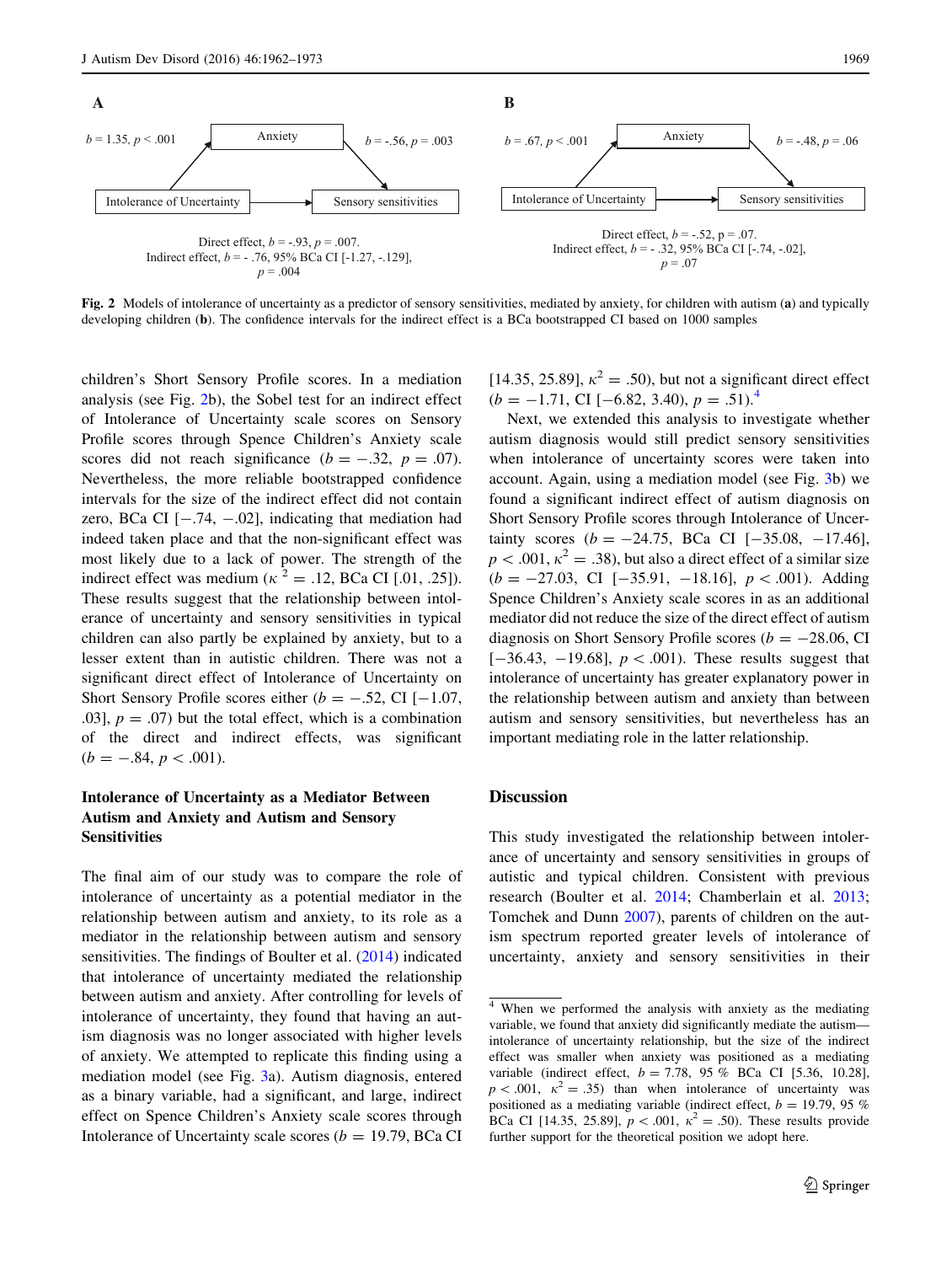<span id="page-8-0"></span>

Fig. 3 Models of autism diagnosis as a predictor of anxiety, mediated by intolerance of uncertainty (a) and as a predictor of sensory sensitivities, mediated by intolerance of uncertainty (b). The confidence intervals for the indirect effect is a BCa bootstrapped CI based on 1000 samples

children than parents of typically developing children. Critically, we extended previous research by showing that intolerance of uncertainty explained approximately half the variance in autistic children's sensory sensitivity scores and this relationship was partially mediated by children's anxiety levels. Although the nature of the relationship was similar for both groups, intolerance of uncertainty explained considerably less of the variance (one third, in fact) in typically developing children's sensory sensitivities. In addition, although anxiety scores partly explained the relationship between intolerance of uncertainty and sensory sensitivities in children with autism, intolerance of uncertainty and sensory sensitivities remained significantly associated in this group even after the effects of anxiety were controlled for.

The significant positive association between intolerance of uncertainty, anxiety and sensory sensitivities in children with autism replicates Wigham et al.'s ([2015\)](#page-11-0) findings, and extends it further through the inclusion of a comparison group of typically developing children. There are a number of possible explanations for the stronger correlation between intolerance of uncertainty in the autistic group ( $r = -.67$ ) compared to the typical group ( $r = -.38$ ). First, although there was a wide range of scores in both groups on all measures (see Table [2](#page-4-0)), with some parents even reporting sensory atypicalities in their typical children, a lack of variation in scores may have precluded the possibility of observing a stronger relationship between sensory sensitivities and intolerance of uncertainty in the typical group. Second, the processes at work might be the same in children with and without autism, but the relationship between intolerance of uncertainty and sensory sensitivities could be stronger when individuals have higher scores on both measures. Future research which investigates the levels of sensory sensitivities in individuals who have high levels of intolerance of uncertainty and anxiety but who are not autistic would be informative here.

Third, the scale used to measure intolerance of uncertainty may have tapped a distinct underlying process in the group of autistic children, regarding the way individuals deal with uncertainty. The current study was guided by a theoretical account of autistic perception put forward by Pellicano and Burr [\(2012](#page-10-0)), who hypothesised that difficulties utilising prior experience when processing inherently ambiguous sensory information give rise to a greater reliance on bottom-up sensory signals and, subsequently, differences in the way that autistic individuals interpret sensory information. The finding that intolerance of uncertainty had a direct effect on autistic children's sensory sensitivities, over and above anxiety, supports this explanation.

In addition to explaining the direct effect of intolerance of uncertainty on autistic children's sensory sensitivities, it may be possible to extend Pellicano and Burr ([2012\)](#page-10-0) to include the mediating role of anxiety found here. Difficulties generating predictions at the computational or neural level may translate to beliefs at the psychological level that uncertainty is negative and potentially threatening. This 'intolerance of uncertainty' may in turn engender attempts to decrease uncertainty; manifesting in anxiety symptoms such as rumination about the possibility of various negative outcomes and an attentional bias to potentially threatening stimuli in the environment. In this hypervigilant state, individuals may be more likely to notice and respond to aversive sensory stimuli, and less likely to successfully disengage from potentially threatening sensory stimuli (Green and Ben-Sasson [2010](#page-10-0)).

Although we have a priori theoretical reasons (e.g., Pellicano and Burr [2012\)](#page-10-0) to support this particular causal story, we must be cautious about doing so given the cross-sectional nature of the data. It is also plausible that sensory sensitivities might cause anxiety and intolerance of uncertainty. Donna Williams, who is autistic, describes how ''sensory overload caused by bright lights, fluorescent lights, colours, and patterns makes the body react as if being attacked or bombarded, resulting in such physical symptoms as headaches, anxiety, panic attacks or aggression'' (Williams [1994,](#page-11-0) p. 43). Consistent with this view, there is evidence to suggest that sensory over-responsivity predicts the development of anxiety in toddlers (Green et al. [2012\)](#page-10-0). Experimental intervention studies would be helpful in elucidating the causal or bidirectional relationships between the full range of sensory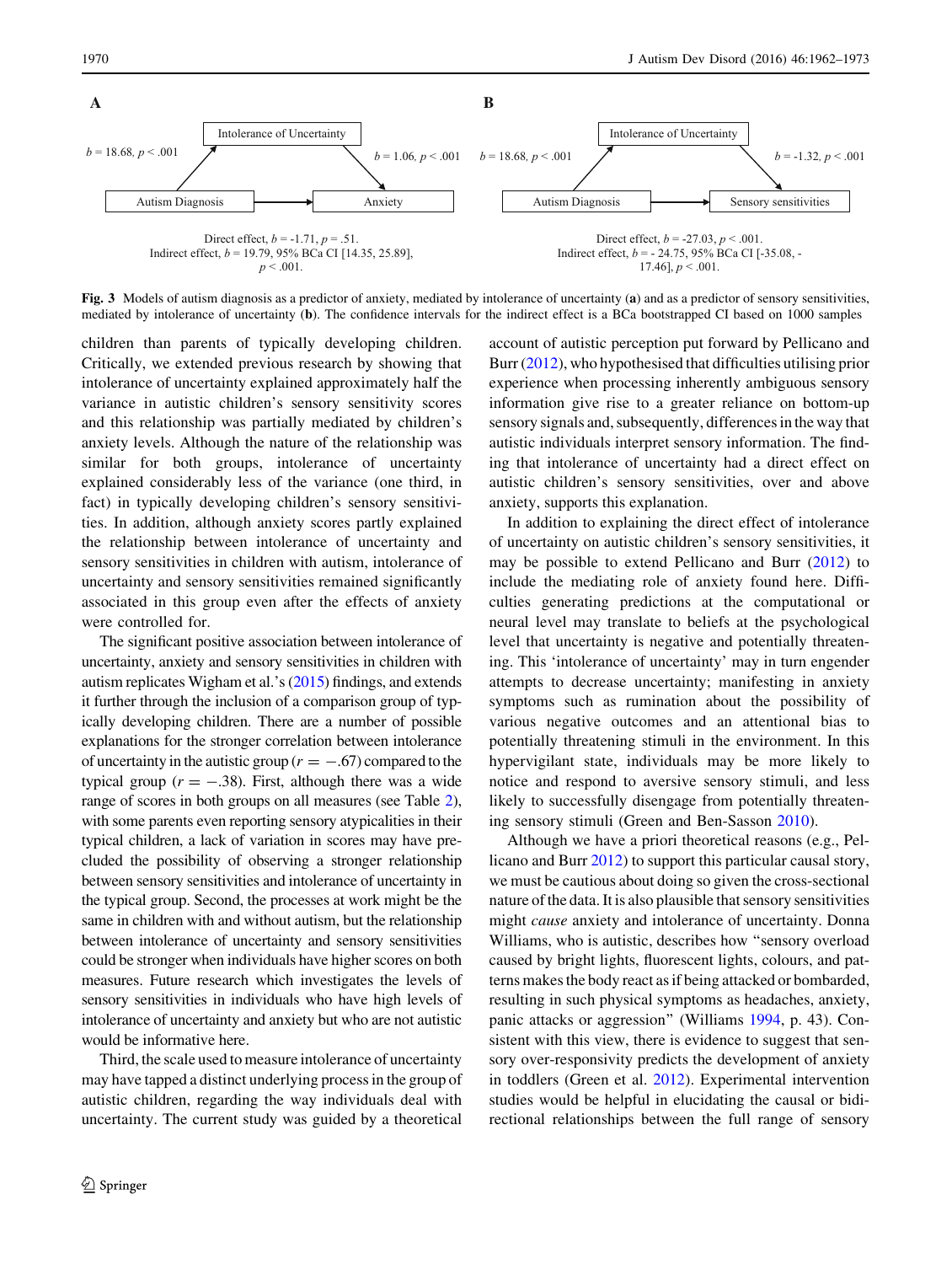<span id="page-9-0"></span>sensitivities, anxiety and intolerance of uncertainty, and the mechanisms which underpin them.

Future research in this area would also benefit from the collection of self-report data from children with and without autism in regards to their own sensory sensitivities, in addition to their levels of intolerance of uncertainty and anxiety. There is some evidence to suggest that the differences in anxiety levels between autistic and typically developing children on the Spence Children's Anxiety scale are more pronounced among parent-reported, than child-reported data (Boulter et al. 2014), but whether this discrepancy is replicated in reports of sensory sensitivities is as yet unknown. Using varied methods of measurement, such as both self- and other-report, would also reduce potential bias due to common method variance.

In conclusion, intolerance of uncertainty is well established as an important construct in the development of affective symptoms (Calleo et al. 2010; Dugas et al. 2012; Whiting et al. [2014\)](#page-11-0). Our study shows that it also appears to be highly relevant to sensory sensitivities, particularly among autistic children. Sensory interventions in autism are common (Green et al. [2006](#page-10-0)) yet there is huge variation in the principles underlying these interventions, the behaviours they target, and the methodologies that are applied, as well as a lack of rigorous evaluation of their effectiveness (see review by Case-Smith et al. 2015). Further investigation into the relationships between these constructs could be vital for the development of effective interventions for sensory sensitivities in children with and without autism.

Acknowledgments This research was funded by a Medical Research Council grant awarded to EP (MR/J013145/1). Research at the Centre for Research in Autism and Education (CRAE) is also supported by The Clothworkers' Foundation and Pears Foundation. We would like to thank all the children and their parents who so generously gave up their time to take part in our research. We are also grateful to the Autism Spectrum Database-UK team ([www.ASD-UK.](http://www.ASD-UK.com) [com\)](http://www.ASD-UK.com), funded by the UK autism research charity Autistica, for assistance with recruitment and to Lorcan Kenny and Anna Remington for their helpful comments on a previous version of this manuscript.

Author Contributions LN participated in the design of the study, coordinated the study, performed the statistical analysis and interpretation of the data and drafted the manuscript; EP conceived of the study, participated in its design and coordination and helped to interpret the data and draft the manuscript; NO helped in the coordination of the study, interpretation of the data and also helped to draft the manuscript. All authors read and approved the final manuscript.

Open Access This article is distributed under the terms of the Creative Commons Attribution 4.0 International License ([http://crea](http://creativecommons.org/licenses/by/4.0/) [tivecommons.org/licenses/by/4.0/\)](http://creativecommons.org/licenses/by/4.0/), which permits unrestricted use, distribution, and reproduction in any medium, provided you give appropriate credit to the original author(s) and the source, provide a link to the Creative Commons license, and indicate if changes were made.

#### References

- American Psychiatric Association. (1994). Diagnostic and statistical manual of mental disorders (4th ed.). Washington, DC: American Psychiatric Publishing.
- American Psychiatric Association. (2013). Diagnostic and statistical manual of mental disorders: DSM-5. Washington, DC: American Psychiatric Publishing.
- Baranek, G. T., David, F. J., Poe, M. D., Stone, W. L., & Watson, L. R. (2006). Sensory Experiences Questionnaire: discriminating sensory features in young children with autism, developmental delays, and typical development. Journal of Child Psychology and Psychiatry, 47, 591–601. doi[:10.1111/j.1469-7610.2005.01546.x](http://dx.doi.org/10.1111/j.1469-7610.2005.01546.x).
- Ben-Sasson, A., Cermak, S. A., Orsmond, G. I., Tager-Flusberg, H., Kadlec, M. B., & Carter, A. S. (2008). Sensory clusters of toddlers with autism spectrum disorders: Differences in affective symptoms. Journal of Child Psychology and Psychiatry, 49(8), 817–825.
- Birrell, J., Meares, K., Wilkinson, A., & Freeston, M. (2011). Toward a definition of intolerance of uncertainty: A review of factor analytical studies of the Intolerance of Uncertainty Scale. Clinical Psychology Review, 31, 1198–1208. doi:[10.1016/j.cpr.](http://dx.doi.org/10.1016/j.cpr.2011.07.009) [2011.07.009](http://dx.doi.org/10.1016/j.cpr.2011.07.009).
- Boulter, C., Freeston, M., South, M., & Rodgers, J. (2014). Intolerance of uncertainty as a framework for understanding anxiety in children and adolescents with autism spectrum disorders. Journal of Autism and Developmental Disorders, 44, 1391–1402. doi[:10.1007/s10803-013-2001-x](http://dx.doi.org/10.1007/s10803-013-2001-x).
- Buhr, K., & Dugas, M. J. (2002). The intolerance of uncertainty scale: Psychometric properties of the English version. Behaviour Research and Therapy, 40(8), 931–945. doi[:10.1016/s0005-](http://dx.doi.org/10.1016/s0005-7967(01)00092-4) [7967\(01\)00092-4](http://dx.doi.org/10.1016/s0005-7967(01)00092-4).
- Calleo, J. S., Hart, J., Bjoergvinsson, T., & Stanley, M. A. (2010). Obsessions and worry beliefs in an inpatient OCD population. Journal of Anxiety Disorders, 24, 903–908. doi:[10.1016/j.](http://dx.doi.org/10.1016/j.janxdis.2010.06.015) [janxdis.2010.06.015](http://dx.doi.org/10.1016/j.janxdis.2010.06.015).
- Carleton, R. N., Mulvogue, M. K., Thibodeau, M. A., McCabe, R. E., Antony, M. M., & Asmundson, G. J. G. (2012). Increasingly certain about uncertainty: Intolerance of uncertainty across anxiety and depression. Journal of Anxiety Disorders, 26, 468–479. doi:[10.1016/j.janxdis.2012.01.011](http://dx.doi.org/10.1016/j.janxdis.2012.01.011).
- Carleton, R. N., Norton, P. J., & Asmundson, G. J. G. (2007). Fearing the unknown: A short version of the Intolerance of Uncertainty Scale. Journal of Anxiety Disorders, 21, 105-117. doi:[10.1016/j.](http://dx.doi.org/10.1016/j.janxdis.2006.03.014) [janxdis.2006.03.014](http://dx.doi.org/10.1016/j.janxdis.2006.03.014).
- Case-Smith, J., Weaver, L. L., & Fristad, M. A. (2015). A systematic review of sensory processing interventions for children with autism spectrum disorders. Autism, 19, 133–148. doi[:10.1177/](http://dx.doi.org/10.1177/1362361313517762) [1362361313517762.](http://dx.doi.org/10.1177/1362361313517762)
- Chamberlain, P. D., Rodgers, J., Crowley, M. J., White, S. E., Freeston, M. H., & South, M. (2013). A potentiated startle study of uncertainty and contextual anxiety in adolescents diagnosed with autism spectrum disorder. Molecular Autism, 4, 11. doi:[10.](http://dx.doi.org/10.1186/2040-2392-4-31) [1186/2040-2392-4-31.](http://dx.doi.org/10.1186/2040-2392-4-31)
- Cohen, J. (1988). Statistical power analysis for the behavioral sciences (2nd ed.). Hillsdale, NJ: Erlbaum.
- Dugas, M. J., Laugesen, N., & Bukowski, W. M. (2012). Intolerance of uncertainty, fear of anxiety, and adolescent worry. Journal of Abnormal Child Psychology, 40, 863–870. doi[:10.1007/s10802-](http://dx.doi.org/10.1007/s10802-012-9611-1) [012-9611-1.](http://dx.doi.org/10.1007/s10802-012-9611-1)
- Dunn, W. (1999). The sensory profile: User's manual. San Antonio, TX: Psychological Corporation.
- Freeston, M. H., Rheaume, J., Letarte, H., Dugas, M. J., & Ladouceur, R. (1994). Why do people worry? Personality and Individual Differences, 17, 791–802. doi[:10.1016/0191-8869\(94\)90048-5](http://dx.doi.org/10.1016/0191-8869(94)90048-5).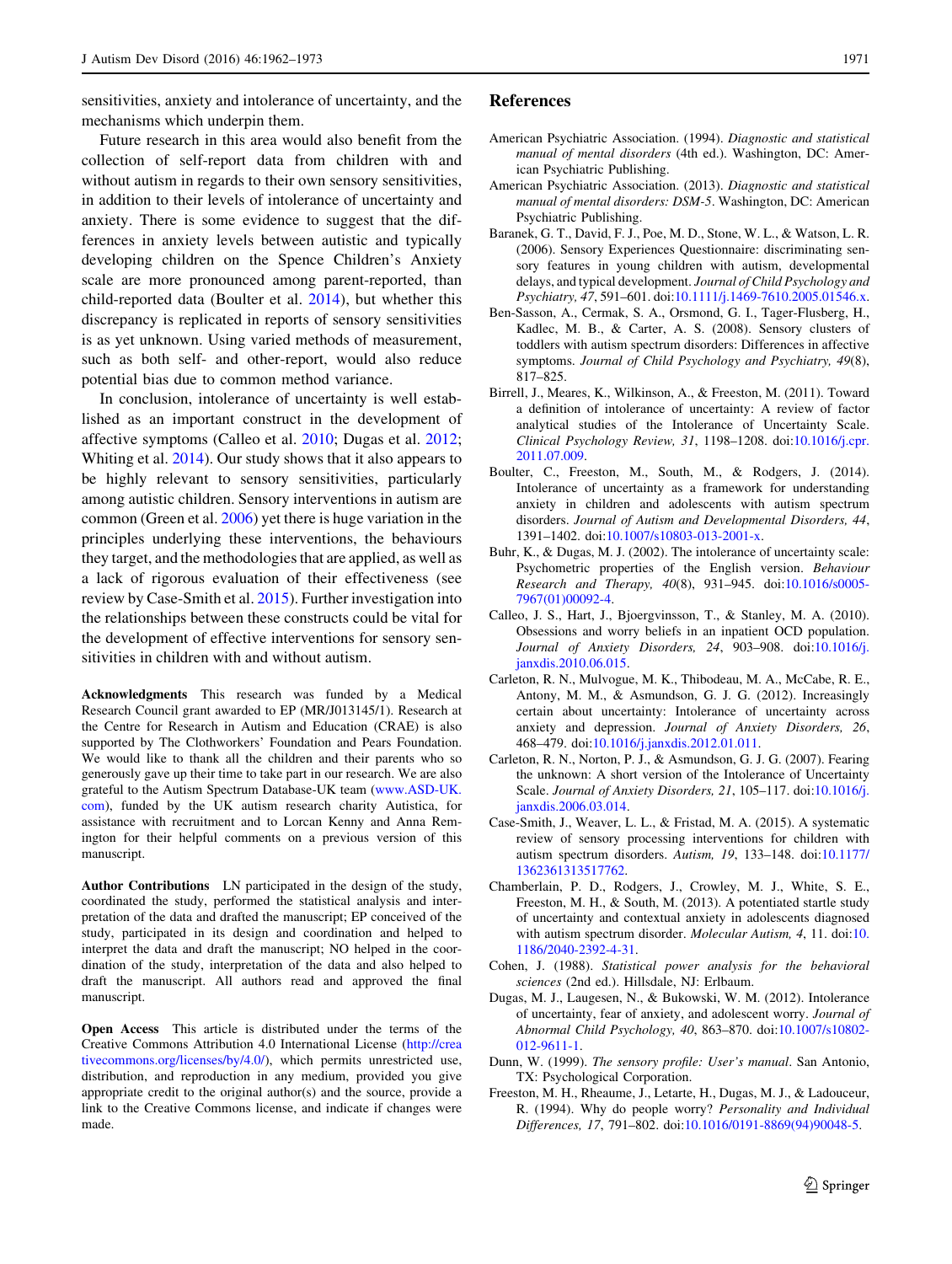- <span id="page-10-0"></span>Frith, U., & Happé, F. (1994). Autism-Beyond theory of mind. Cognition, 50, 115–132. doi[:10.1016/0010-0277\(94\)90024-8](http://dx.doi.org/10.1016/0010-0277(94)90024-8).
	- Gotham, K., Risi, S., Dawson, G., Tager-Flusberg, H., Joseph, R. M., Carter, A., & Lord, C. (2008). A replication of the Autism Diagnostic Observation Schedule (ADOS) revised algorithms. Journal of the American Academy of Child and Adolescent Psychiatry, 47, 642–651. doi:[10.1097/CHI.0b013e31816bffb7.](http://dx.doi.org/10.1097/CHI.0b013e31816bffb7)
	- Gotham, K., Risi, S., Pickles, A., & Lord, C. (2007). The autism diagnostic observation schedule: Revised algorithms for improved diagnostic validity. Journal of Autism and Developmental Disorders, 37, 613–627. doi:[10.1007/s10803-006-0280-1](http://dx.doi.org/10.1007/s10803-006-0280-1).
	- Grandin, T. (1992). An inside view of autism. In E. Schopler & G. B. Mesibov (Eds.), High functioning individuals with autism (pp. 105–126). New York: Plenum Press.
	- Grandin, T. (2009). Visual abilities and sensory differences in a person with autism. Biological Psychiatry, 65, 15–16. doi:[10.](http://dx.doi.org/10.1016/j.biopsych.2008.11.005) [1016/j.biopsych.2008.11.005.](http://dx.doi.org/10.1016/j.biopsych.2008.11.005)
	- Green, S. A., & Ben-Sasson, A. (2010). Anxiety disorders and sensory over-responsivity in children with autism spectrum disorders: Is there a causal relationship? Journal of Autism and Developmental Disorders, 40(12), 1495–1504.
	- Green, S. A., Ben-Sasson, A., Soto, T. W., & Carter, A. S. (2012). Anxiety and sensory over-responsivity in toddlers with autism spectrum disorders: Bidirectional effects across time. Journal of Autism and Developmental Disorders, 42, 1112–1119. doi:[10.](http://dx.doi.org/10.1007/s10803-011-1361-3) [1007/s10803-011-1361-3](http://dx.doi.org/10.1007/s10803-011-1361-3).
	- Green, V. A., Pituch, K. A., Itchon, J., Choi, A., O'Reilly, M., & Sigafoos, J. (2006). Internet survey of treatments used by parents of children with autism. Research in Developmental Disabilities, 27, 70–84. doi:[10.1016/j.ridd.2004.12.002](http://dx.doi.org/10.1016/j.ridd.2004.12.002).
	- Happé, F. G. E., & Booth, R. D. L. (2008). The power of the positive: Revisiting weak coherence in autism spectrum disorders. Quar-terly Journal of Experimental Psychology, 61, 50-63. doi:[10.](http://dx.doi.org/10.1080/17470210701508731) [1080/17470210701508731](http://dx.doi.org/10.1080/17470210701508731).
	- Hayes, A. F. (2012). PROCESS: A versatile computational tool for observed variable mediation, moderation, and conditional process modeling [White Paper]. Retrieved from [http://www.](http://www.afhayes.com/public/process2012.pdf) [afhayes.com/public/process2012.pdf.](http://www.afhayes.com/public/process2012.pdf)
	- Hazen, E. P., Stornelli, J. L., O'Rourke, J. A., Koesterer, K., & McDougle, C. J. (2014). Sensory symptoms in autism spectrum disorders. Harvard Review of Psychiatry, 22, 112-124. doi:[10.](http://dx.doi.org/10.1097/01.hrp.0000445143.08773.58) [1097/01.hrp.0000445143.08773.58.](http://dx.doi.org/10.1097/01.hrp.0000445143.08773.58)
	- Hilton, C. L., Harper, J. D., Kueker, R. H., Lang, A. R., Abbacchi, A. M., Todorov, A., & LaVesser, P. D. (2010). Sensory responsiveness as a predictor of social severity in children with high functioning autism spectrum disorders. Journal of Autism and Developmental Disorders, 40, 937–945. doi:[10.1007/s10803-](http://dx.doi.org/10.1007/s10803-010-0944-8) [010-0944-8.](http://dx.doi.org/10.1007/s10803-010-0944-8)
	- Kenny, L., Hattersley, C., Molins, B., Buckley, C., Povey, C., & Pellicano, E. (2015). Which terms should be used to describe autism? Perspectives from the UK autism community. Autism. doi[:10.1177/1362361315588200.](http://dx.doi.org/10.1177/1362361315588200)
	- Lawson, R. P., Rees, G., & Friston, K. J. (2014). An aberrant precision account of autism. Frontiers in Human Neuroscience. doi[:10.3389/fnhum.2014.00302.](http://dx.doi.org/10.3389/fnhum.2014.00302)
	- Leekam, S. R., Nieto, C., Libby, S. J., Wing, L., & Gould, J. (2007). Describing the sensory abnormalities of children and adults with autism. Journal of Autism and Developmental Disorders, 37, 894–910. doi:[10.1007/s10803-006-0218-7.](http://dx.doi.org/10.1007/s10803-006-0218-7)
	- Lord, C., Risi, S., Lambrecht, L., Cook, E. H., Leventhal, B. L., DiLavore, P. C., & Rutter, M. (2000). The Autism Diagnostic Observation Schedule-Generic: A standard measure of social and communication deficits associated with the spectrum of autism. Journal of Autism and Developmental Disorders, 30, 205–223. doi[:10.1023/a:1005592401947](http://dx.doi.org/10.1023/a:1005592401947).
- Lord, C., Rutter, M., DiLavore, P., Risi, S., Gotham, K., & Bishop, S. L. (2012). Autism Diagnostic Observation Schedule (ADOS-2) (2nd ed.). Torrance, CA: Western Psychological Services.
- McIntosh, D. N., Miller, L. J., Shyu, V., & Dunn, W. (1999). Overview of the short sensory profile. In W. Dunn (Ed.), Sensory profile user's manual (pp. 59–73). San Antonio: Pearsons.
- Mottron, L., Dawson, M., Soulieres, I., Hubert, B., & Burack, J. (2006). Enhanced perceptual functioning in autism: An update, and eight principles of autistic perception. [Review]. Journal of Autism and Developmental Disorders, 36(1), 27–43. doi:[10.](http://dx.doi.org/10.1007/s10803-005-0040-7) [1007/s10803-005-0040-7](http://dx.doi.org/10.1007/s10803-005-0040-7).
- Nauta, M. H., Scholing, A., Rapee, R. M., Abbott, M., Spence, S. H., & Waters, A. (2004). A parent-report measure of children's anxiety: Psychometric properties and comparison with childreport in a clinic and normal sample. Behaviour Research and Therapy, 42, 813–839. doi:[10.1016/s0005-7967\(03\)00200-6.](http://dx.doi.org/10.1016/s0005-7967(03)00200-6)
- Pellicano, E., & Burr, D. (2012). When the world becomes 'too real': A Bayesian explanation of autistic perception. Trends in Cognitive Sciences, 16, 504–510. doi[:10.1016/j.tics.2012.08.009](http://dx.doi.org/10.1016/j.tics.2012.08.009).
- Pfeiffer, B., Kinnealey, M., Reed, C., & Herzberg, G. (2005). Sensory modulation and affective disorders in children and adolescents with Asperger's disorder. American Journal of Occupational Therapy, 59, 335–345.
- Plaisted, K. (2001). Reduced generalization in autism: An alternative to weak central coherence. In J. Burack, T. Charman, N. Yirmiya, & P. R. Zelazo (Eds.), The development of autism: Perspectives from theory and research (pp. 149–169). Mahwah, NJ: Erlbaum.
- Rodgers, J., Freeston, M., South, M., Wigham, S., & Boulter, C. (2012). Intolerance of uncertainty: Its relevance to Autism Spectrum Disorder. Paper presented at the British Association of Behavioural and Cognitive Psychotherapy Annual Meeting, Leeds, UK.
- Rutter, M., Bailey, A., & Lord, C. (2003). The Social Communication Questionnaire—Manual. Los Angeles, CA: Western Psychological Services.
- Simonoff, E., Pickles, A., Charman, T., Chandler, S., Loucas, T., & Baird, G. (2008). Psychiatric disorders in children with autism spectrum disorders: Prevalence, comorbidity, and associated factors in a population-derived sample. Journal of the American Academy of Child and Adolescent Psychiatry, 47, 921–929. doi[:10.1097/CHI.0b013e318179964f.](http://dx.doi.org/10.1097/CHI.0b013e318179964f)
- Sinclair, J. (1999). Why I dislike 'person-first' language. Jim Sinclair's website. Available at [http://web.archive.org/web/](http://web.archive.org/web/20090210190652) [20090210190652](http://web.archive.org/web/20090210190652), [http://web.syr.edu/jisincla/person\\_first.htm](http://web.syr.edu/jisincla/person_first.htm). Accessed 7 Sept 2015.
- Sinha, P., Kjelgaard, M. M., Gandhi, T. K., Tsourides, K., Cardinaux, A. L., Pantazis, D., & Held, R. M. (2014). Autism as a disorder of prediction. Proceedings of the National Academy of Sciences of the United States of America, 111, 15220–15225. doi[:10.1073/](http://dx.doi.org/10.1073/pnas.1416797111) [pnas.1416797111](http://dx.doi.org/10.1073/pnas.1416797111).
- Spence, S. H. (1997). Structure of anxiety symptoms among children: A confirmatory factor-analytic study. Journal of Abnormal Psychology, 106, 280–297. doi:[10.1037//0021-843x.106.2.280.](http://dx.doi.org/10.1037//0021-843x.106.2.280)
- Spence, S. H. (1998). A measure of anxiety symptoms among children. Behaviour Research and Therapy, 36, 545-566. doi:[10.](http://dx.doi.org/10.1016/s0005-7967(98)00034-5) [1016/s0005-7967\(98\)00034-5.](http://dx.doi.org/10.1016/s0005-7967(98)00034-5)
- Tomchek, S. D., & Dunn, W. (2007). Sensory processing in children with and without autism: A comparative study using the short sensory profile. American Journal of Occupational Therapy, 61, 190–200.
- Van de Cruys, S., Evers, K., Van der Hallen, R., Van Eylen, L., Boets, B., de-Wit, L., & Wagemans, J. (2014). Precise minds in uncertain worlds: Predictive coding in autism. Psychological Review, 121, 649–675. doi[:10.1037/a0037665](http://dx.doi.org/10.1037/a0037665).